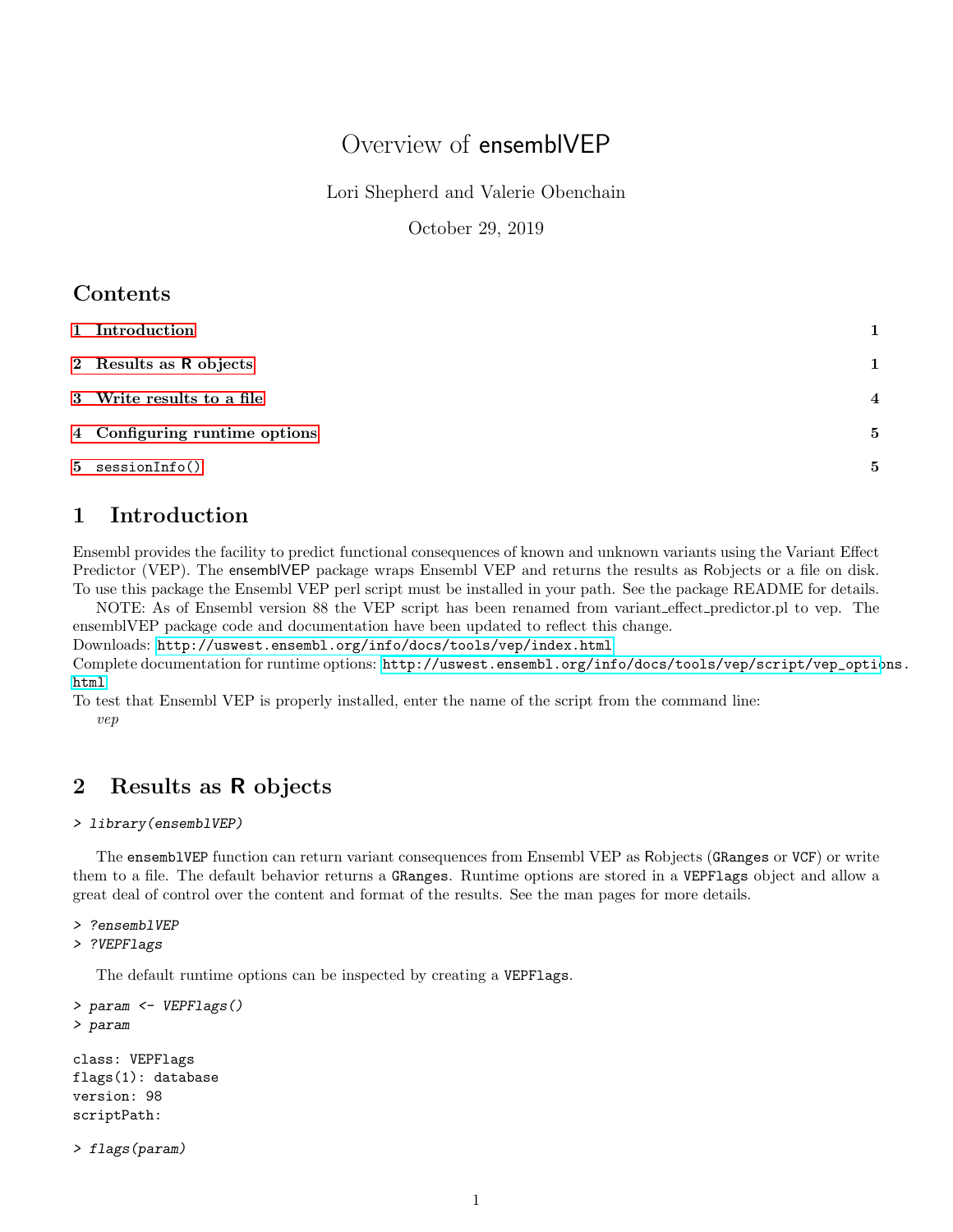\$database [1] TRUE

#### \$vcf [1] FALSE

Of note is the 'host'. The default 'host' for queries is character() and therefore is set to the vep default of 'ensembldb.ensembl.org'. Users in the US may find connection and transfer speeds quicker using our East coast mirror, 'useastdb.ensembl.org'.

#### > param <- VEPFlags(flags=list(host="useastdb.ensembl.org"))

Using a vcf file from VariantAnnotation as input, we query Ensembl VEP with the default runtime parameters. Consequence data are parsed into the metadata columns of the GRanges. To control the type and amount of data returned see the output options at [http://uswest.ensembl.org/info/docs/tools/vep/script/vep\\_options.html](http://uswest.ensembl.org/info/docs/tools/vep/script/vep_options.html).

```
> fl <- system.file("extdata", "gl_chr1.vcf", package="VariantAnnotation")
> gr <- ensemblVEP(fl, param)
> head(gr, 3)
```

```
GRanges object with 3 ranges and 23 metadata columns:
         seqnames ranges strand | Allele Consequence
            <Rle> <IRanges> <Rle> | <character> <character>
 rs58108140 1 10583 * | A upstream_gene_variant
 rs58108140 1 10583 * | A upstream_gene_variant
 rs58108140 1 10583 * | A downstream_gene_variant
             IMPACT SYMBOL Gene Feature_type
         <character> <character> <character> <character>
 rs58108140 MODIFIER DDX11L1 ENSG00000223972 Transcript
 rs58108140 MODIFIER DDX11L1 ENSG00000223972 Transcript
 rs58108140 MODIFIER WASH7P ENSG00000227232 Transcript
               Feature BIOTYPE EXON
            <character>
<character>
<character>
<character>
<character>
<character>
<character>
<character>
<character>
<character>
<character>
<character>
<character>
<character>
<character
 rs58108140 ENST00000450305 transcribed_unprocessed_pseudogene <NA>
 rs58108140 ENST00000456328 lncRNA <NA>
 rs58108140 ENST00000488147 unprocessed_pseudogene <NA>
             INTRON HGVSc HGVSp cDNA_position CDS_position
         <character> <character> <character> <character> <character>
 rs58108140 <NA> <NA> <NA> <NA> <NA>
 rs58108140 <NA> <NA> <NA> <NA> <NA>
 rs58108140 <NA> <NA> <NA> <NA> <NA>
         Protein_position Amino_acids Codons Existing_variation
             <character> <character> <character> <character>
 rs58108140 <NA> <NA> <NA> <NA>
 rs58108140 <NA> <NA> <NA> <NA>
 rs58108140 <NA> <NA> <NA> <NA>
           DISTANCE STRAND FLAGS SYMBOL_SOURCE HGNC_ID
         <character> <character> <character> <character> <character>
 rs58108140 1427 1 <NA> HGNC HGNC:37102
 rs58108140 1286 1 <NA> HGNC HGNC:37102
 rs58108140 3821 -1 <NA> HGNC HGNC:38034
 -------
```
seqinfo: 1 sequence from genome; no seqlengths

Next we request that a VCF object be returned by setting the *vcf* option in the *flags* slot to TRUE.

```
> param <- VEPFlags(flags=list(vcf=TRUE, host="useastdb.ensembl.org"))
```

```
> vep <- ensemblVEP(fl, param)
```
Success! When a VCF is returned, consequence data are included as an unparsed INFO column labeled CSQ.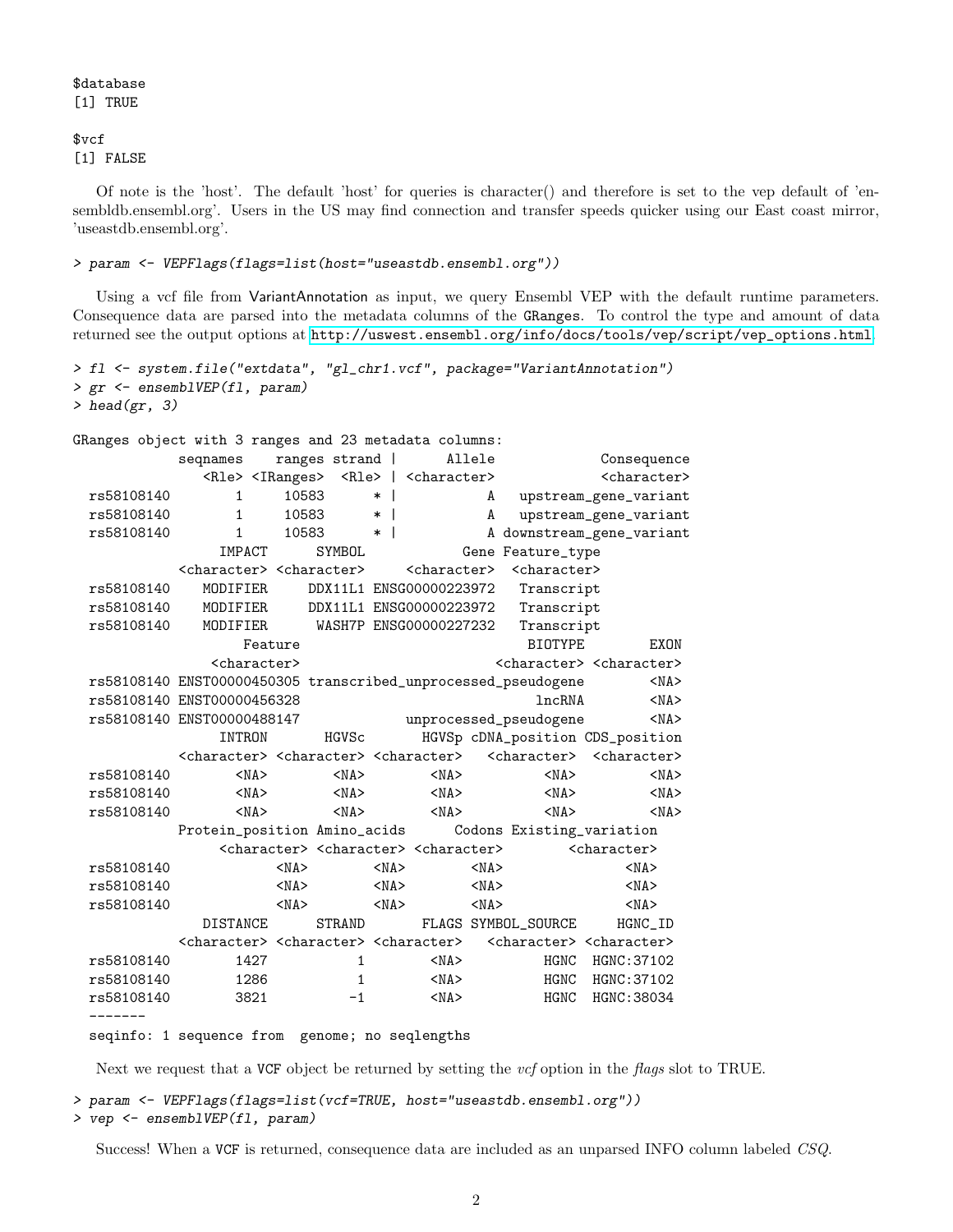> info(vep)\$CSQ

CharacterList of length 3 [[1]] A|upstream\_gene\_variant|MODIFIER|DDX11L1|ENSG00000223972|Transcript|ENS... [[2]] T|non\_coding\_transcript\_exon\_variant|MODIFIER|DDX11L1|ENSG00000223972|T... [[3]] T|downstream\_gene\_variant|MODIFIER|FAM138A|ENSG00000237613|Transcript|E...

The parseCSQToGRanges function parses these data into a GRanges. When the rownames of the original VCF are provided as VCFRowID a metadata column of the same name is included in the output.

```
> vcf <- readVcf(fl, "hg19")
> csq <- parseCSQToGRanges(vep, VCFRowID=rownames(vcf))
> head(csq, 3)
```

|            | GRanges object with 3 ranges and 24 metadata columns:                                                                   |                          |                         |                          |            |                                                                         |            |                                                                                                 |                         |
|------------|-------------------------------------------------------------------------------------------------------------------------|--------------------------|-------------------------|--------------------------|------------|-------------------------------------------------------------------------|------------|-------------------------------------------------------------------------------------------------|-------------------------|
|            | segnames                                                                                                                | ranges strand   VCFRowID |                         |                          |            |                                                                         | Allele     |                                                                                                 |                         |
|            | <rle> <iranges> <rle>   <integer> <character></character></integer></rle></iranges></rle>                               |                          |                         |                          |            |                                                                         |            |                                                                                                 |                         |
| rs58108140 | $\mathbf{1}$                                                                                                            | 10583                    | $\ast$                  | $\overline{\phantom{a}}$ |            | 1                                                                       |            | A                                                                                               |                         |
| rs58108140 | $\mathbf{1}$                                                                                                            | 10583                    | $\ast$                  | $\perp$                  |            | $\mathbf{1}$                                                            |            | A                                                                                               |                         |
| rs58108140 | $\mathbf{1}$                                                                                                            | 10583                    | $*1$                    |                          |            | $\mathbf{1}$                                                            |            | A                                                                                               |                         |
|            |                                                                                                                         | Consequence              |                         |                          | IMPACT     |                                                                         | SYMBOL     |                                                                                                 | Gene                    |
|            |                                                                                                                         |                          |                         |                          |            | <character> <character> <character></character></character></character> |            |                                                                                                 | <character></character> |
| rs58108140 | upstream_gene_variant                                                                                                   |                          |                         |                          | MODIFIER   |                                                                         |            |                                                                                                 | DDX11L1 ENSG00000223972 |
| rs58108140 | upstream_gene_variant MODIFIER                                                                                          |                          |                         |                          |            |                                                                         |            |                                                                                                 | DDX11L1 ENSG00000223972 |
|            | rs58108140 downstream_gene_variant MODIFIER                                                                             |                          |                         |                          |            |                                                                         |            |                                                                                                 | WASH7P ENSG00000227232  |
|            | Feature_type                                                                                                            |                          | Feature                 |                          |            |                                                                         |            |                                                                                                 | <b>BIOTYPE</b>          |
|            | <character></character>                                                                                                 |                          | <character></character> |                          |            |                                                                         |            |                                                                                                 | <character></character> |
| rs58108140 | Transcript ENST00000450305 transcribed_unprocessed_pseudogene                                                           |                          |                         |                          |            |                                                                         |            |                                                                                                 |                         |
| rs58108140 | Transcript ENST00000456328                                                                                              |                          |                         |                          |            |                                                                         |            |                                                                                                 | lncRNA                  |
| rs58108140 | Transcript ENST00000488147                                                                                              |                          |                         |                          |            |                                                                         |            |                                                                                                 | unprocessed_pseudogene  |
|            | <b>EXON</b>                                                                                                             |                          | <b>INTRON</b>           |                          | HGVSc      |                                                                         |            |                                                                                                 | HGVSp cDNA_position     |
|            | <character> <character> <character> <character> <character></character></character></character></character></character> |                          |                         |                          |            |                                                                         |            |                                                                                                 |                         |
| rs58108140 | $<$ NA $>$                                                                                                              |                          | $<$ NA $>$              |                          | $<$ NA $>$ |                                                                         | $<$ NA $>$ |                                                                                                 | $<$ NA $>$              |
| rs58108140 | $<$ NA $>$                                                                                                              |                          | $<$ NA $>$              |                          | $<$ NA $>$ |                                                                         | $<$ NA $>$ |                                                                                                 | $<$ NA $>$              |
| rs58108140 | $<$ NA $>$                                                                                                              |                          | $<$ NA $>$              |                          | $<$ NA $>$ |                                                                         | $<$ NA $>$ |                                                                                                 | $<$ NA $>$              |
|            | CDS_position Protein_position Amino_acids                                                                               |                          |                         |                          |            |                                                                         |            | Codons                                                                                          |                         |
|            | <character></character>                                                                                                 |                          |                         |                          |            | <character> <character> <character></character></character></character> |            |                                                                                                 |                         |
| rs58108140 | $<$ NA $>$                                                                                                              |                          |                         | $<$ NA $>$               |            | $<$ NA $>$                                                              |            | $<$ NA $>$                                                                                      |                         |
| rs58108140 | $<$ NA $>$                                                                                                              |                          |                         | $<$ NA $>$               |            | $<$ NA $>$                                                              |            | $<$ NA $>$                                                                                      |                         |
| rs58108140 | $<$ NA $>$                                                                                                              |                          |                         | $<$ NA $>$               |            | $<$ NA $>$                                                              |            | $<$ NA $>$                                                                                      |                         |
|            | Existing_variation                                                                                                      |                          | DISTANCE                |                          |            | <b>STRAND</b>                                                           |            | FLAGS                                                                                           |                         |
|            |                                                                                                                         |                          |                         |                          |            |                                                                         |            | <character> <character> <character> <character></character></character></character></character> |                         |
| rs58108140 |                                                                                                                         | $<$ NA $>$               |                         | 1427                     |            | $\mathbf{1}$                                                            |            | $<$ NA $>$                                                                                      |                         |
| rs58108140 |                                                                                                                         | $<$ NA $>$               |                         | 1286                     |            | $\mathbf{1}$                                                            |            | $<$ NA $>$                                                                                      |                         |
| rs58108140 |                                                                                                                         | $<$ NA $>$               |                         | 3821                     |            | $-1$                                                                    |            | $<$ NA $>$                                                                                      |                         |
|            | SYMBOL_SOURCE                                                                                                           |                          | HGNC_ID                 |                          |            |                                                                         |            |                                                                                                 |                         |
|            | <character> <character></character></character>                                                                         |                          |                         |                          |            |                                                                         |            |                                                                                                 |                         |
| rs58108140 |                                                                                                                         | HGNC HGNC: 37102         |                         |                          |            |                                                                         |            |                                                                                                 |                         |
| rs58108140 |                                                                                                                         | HGNC HGNC: 37102         |                         |                          |            |                                                                         |            |                                                                                                 |                         |
| rs58108140 | HGNC                                                                                                                    |                          | HGNC: 38034             |                          |            |                                                                         |            |                                                                                                 |                         |
|            | seqinfo: 1 sequence from genome; no seqlengths                                                                          |                          |                         |                          |            |                                                                         |            |                                                                                                 |                         |

The VCFRowID columns maps the expanded CSQ data back to the rows in the VCF object. This index can be used to subset the original VCF.

> vcf[csq\$"VCFRowID"]

class: CollapsedVCF dim: 13 85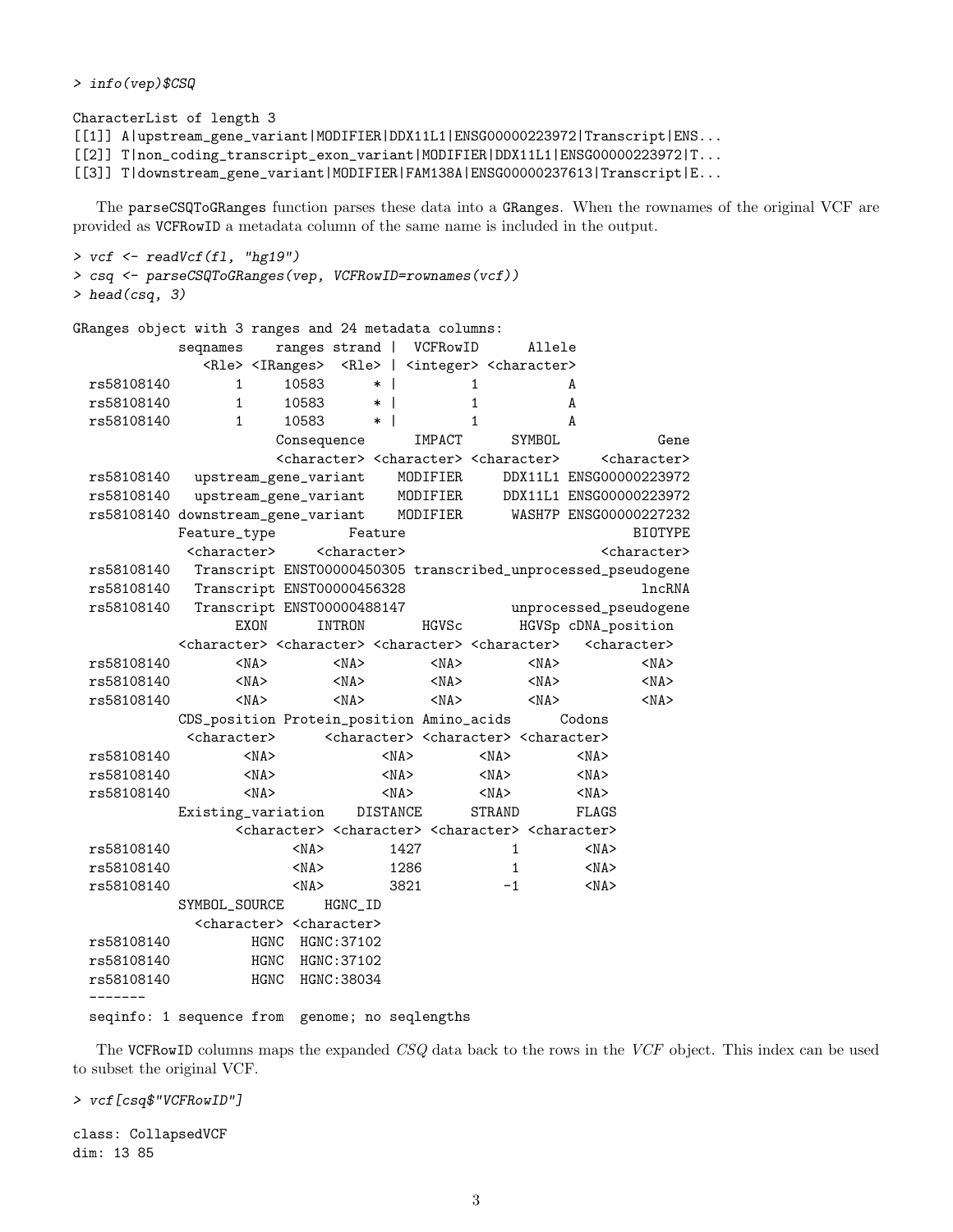```
rowRanges(vcf):
 GRanges with 5 metadata columns: paramRangeID, REF, ALT, QUAL, FILTER
info(vcf):
 DFrame with 22 columns: LDAF, AVGPOST, RSQ, ERATE, THETA, CIEND, CIPOS,...
info(header(vcf)):
           Number Type Description
  LDAF 1 Float MLE Allele Frequency Accounting for LD
  AVGPOST 1 Float Average posterior probability from MaCH/Thunder
  RSQ 1 Float Genotype imputation quality from MaCH/Thunder
  ERATE 1 Float Per-marker Mutation rate from MaCH/Thunder
  THETA 1 Float Per-marker Transition rate from MaCH/Thunder
  CIEND 2 Integer Confidence interval around END for imprecise var...
  CIPOS 2 Integer Confidence interval around POS for imprecise var...
  END 1 Integer End position of the variant described in this re...
  HOMLEN . Integer Length of base pair identical micro-homology at ...
  HOMSEQ . String Sequence of base pair identical micro-homology a...
  SVLEN 1 Integer Difference in length between REF and ALT alleles
  SVTYPE 1 String Type of structural variant
  AC . Integer Alternate Allele Count
  AN 1 Integer Total Allele Count
  AA 1 String Ancestral Allele, ftp://ftp.1000genomes.ebi.ac.u...
  AF 1 Float Global Allele Frequency based on AC/AN
  AMR_AF 1 Float Allele Frequency for samples from AMR based on A...
  ASN_AF 1 Float Allele Frequency for samples from ASN based on A...
  AFR_AF 1 Float Allele Frequency for samples from AFR based on A...
  EUR_AF 1 Float Allele Frequency for samples from EUR based on A...
  VT 1 String indicates what type of variant the line represents
  SNPSOURCE . String indicates if a snp was called when analysing the...
geno(vcf):
 SimpleList of length 3: GT, DS, GL
geno(header(vcf)):
     Number Type Description
  GT 1 String Genotype
  DS 1 Float Genotype dosage from MaCH/Thunder
  GL . Float Genotype Likelihoods
```
### <span id="page-3-0"></span>3 Write results to a file

In the previous section we saw Ensembl VEP results returned as R objects in the workspace. Alternatively, these results can be written directly to a file. The flag that controls how the data are returned is the *output file* flag.

When *output\_file* is NULL (default), the results are returned as either a *GRanges* or *VCF* object.

### > flags(param)\$output\_file

NULL

To write results directly to a file, specify a file name for the *output* file flag.

#### > flags(param)\$output\_file <- "/mypath/myfile"

The file can be written as a vcf or gvf by setting the options of the slot to TRUE. If neither of vcf or gvf are TRUE the file is written out as tab delimited.

```
> ## Write a vcf file to myfile.vcf:
> myparam <- VEPFlags(flags=list(vcf=TRUE,
+ output_file="/path/myfile.vcf"))
> ## Write a gvf file to myfile.gvf:
> myparam <- VEPFlags(flags=list(gvf=TRUE,
+ output_file="/path/myfile.gvf"))
> ## Write a tab delimited file to myfile.txt:
> myparam <- VEPFlags(flags=list(output_file="/path/myfile.txt"))
```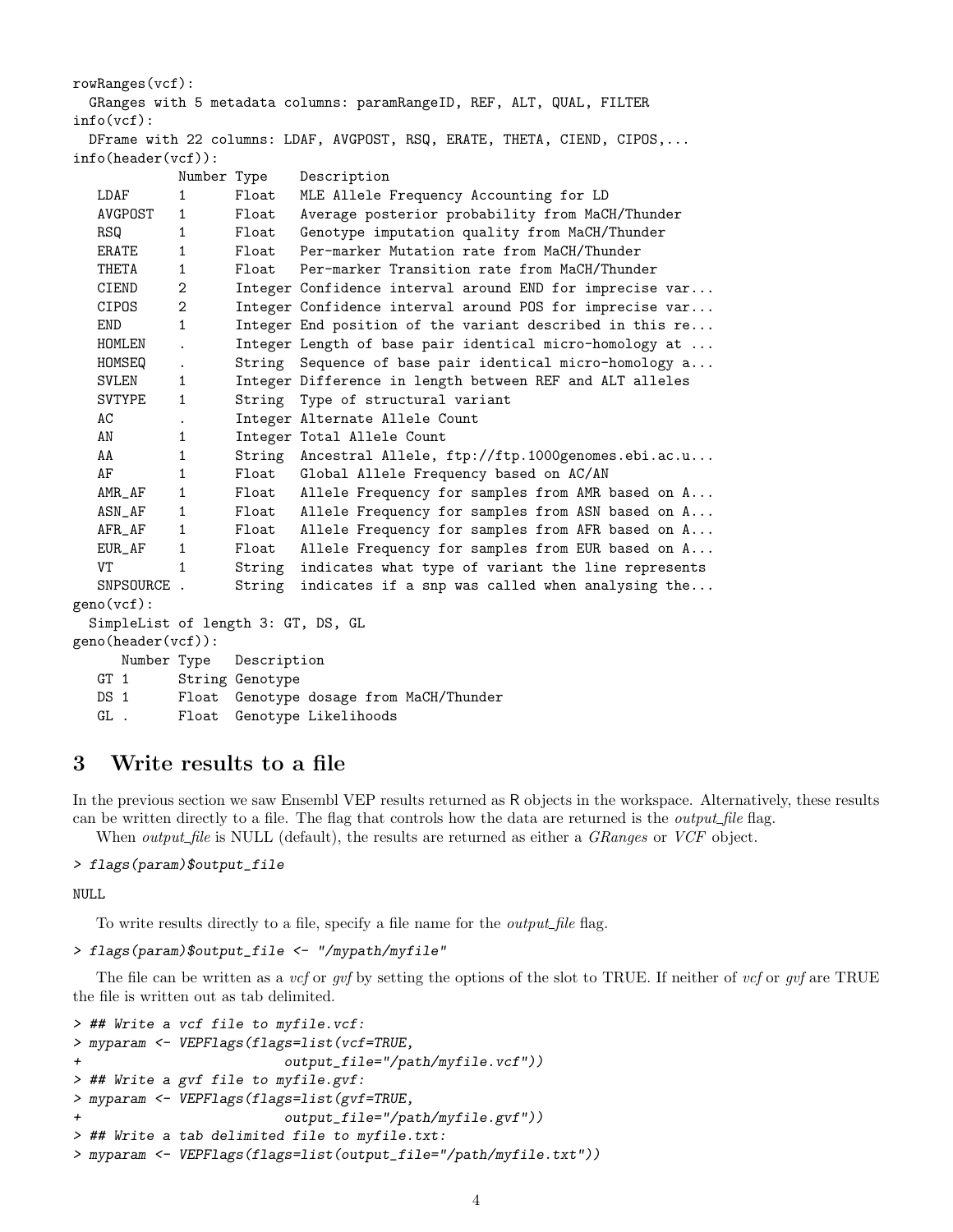# <span id="page-4-0"></span>4 Configuring runtime options

The Ensembl VEP web page has complete descriptions of all runtime options. [http://uswest.ensembl.org/info/](http://uswest.ensembl.org/info/docs/tools/vep/script/vep_options.html) [docs/tools/vep/script/vep\\_options.html](http://uswest.ensembl.org/info/docs/tools/vep/script/vep_options.html) Below are examples of how to configure the runtime options in the VEPFlags for specific situations. Investigate the differences in results using a sample file from VariantAnnotation.

```
> fl <- system.file("extdata", "ex2.vcf", package="VariantAnnotation")
```
Add regulatory region consequences:

```
> param <- VEPFlags(flags=list(regulatory=TRUE, host="useastdb.ensembl.org"))
> gr <- ensemblVEP(fl, param)
```
Specify input file format as VCF, add HGNC gene identifiers, output SO consequence terms:

```
> param <- VEPFlags(flag=list(format="vcf",
+ terms="SO",
+ symbol=TRUE, host="useastdb.ensembl.org"))
> gr <- ensemblVEP(fl, param)
```
Check for co-located variants, output only coding sequence consequences, output HGVS names:

```
> param <- VEPFlags(flags=list(coding_only=TRUE,
+ check_existing=TRUE,
                     symbol=TRUE, host="useastdb.ensembl.org"))
> gr <- ensemblVEP(fl, param)
```
Add SIFT score and prediction, PolyPhen prediction only, output results as VCF:

```
fl <- system.file("extdata", "chr22.vcf.gz", package="VariantAnnotation")
param <- VEPFlags(flags=list(sift="b", polyphen="p",
                 vcf=TRUE, host="useastdb.ensembl.org"))
vcf <- ensemblVEP(fl, param)
csq <- parseCSQToGRanges(vcf)
> head(levels(mcols(csq)$SIFT))
[1] "deleterious(0.01)" "deleterious(0.02)" "deleterious(0.03)"
[4] "deleterious(0.04)" "deleterious(0.05)" "deleterious(0)"
> levels(mcols(csq)$PolyPhen)
[1] "benign" "possibly_damaging" "probably_damaging"
[4] "unknown"
```
### <span id="page-4-1"></span>5 sessionInfo()

```
> sessionInfo()
```
R version 3.6.1 (2019-07-05) Platform: x86\_64-pc-linux-gnu (64-bit) Running under: Ubuntu 18.04.3 LTS

```
Matrix products: default
BLAS: /home/biocbuild/bbs-3.10-bioc/R/lib/libRblas.so
LAPACK: /home/biocbuild/bbs-3.10-bioc/R/lib/libRlapack.so
```
locale:

|                             | LC NUMERIC=C             |
|-----------------------------|--------------------------|
| [3] LC_TIME=en_US.UTF-8     | LC COLLATE=C             |
| [5] LC_MONETARY=en_US.UTF-8 | LC MESSAGES=en US.UTF-8  |
| [7] LC_PAPER=en_US.UTF-8    | LC NAME=C                |
| [9] LC ADDRESS=C            | LC TELEPHONE=C           |
|                             | [1] LC_CTYPE=en_US.UTF-8 |